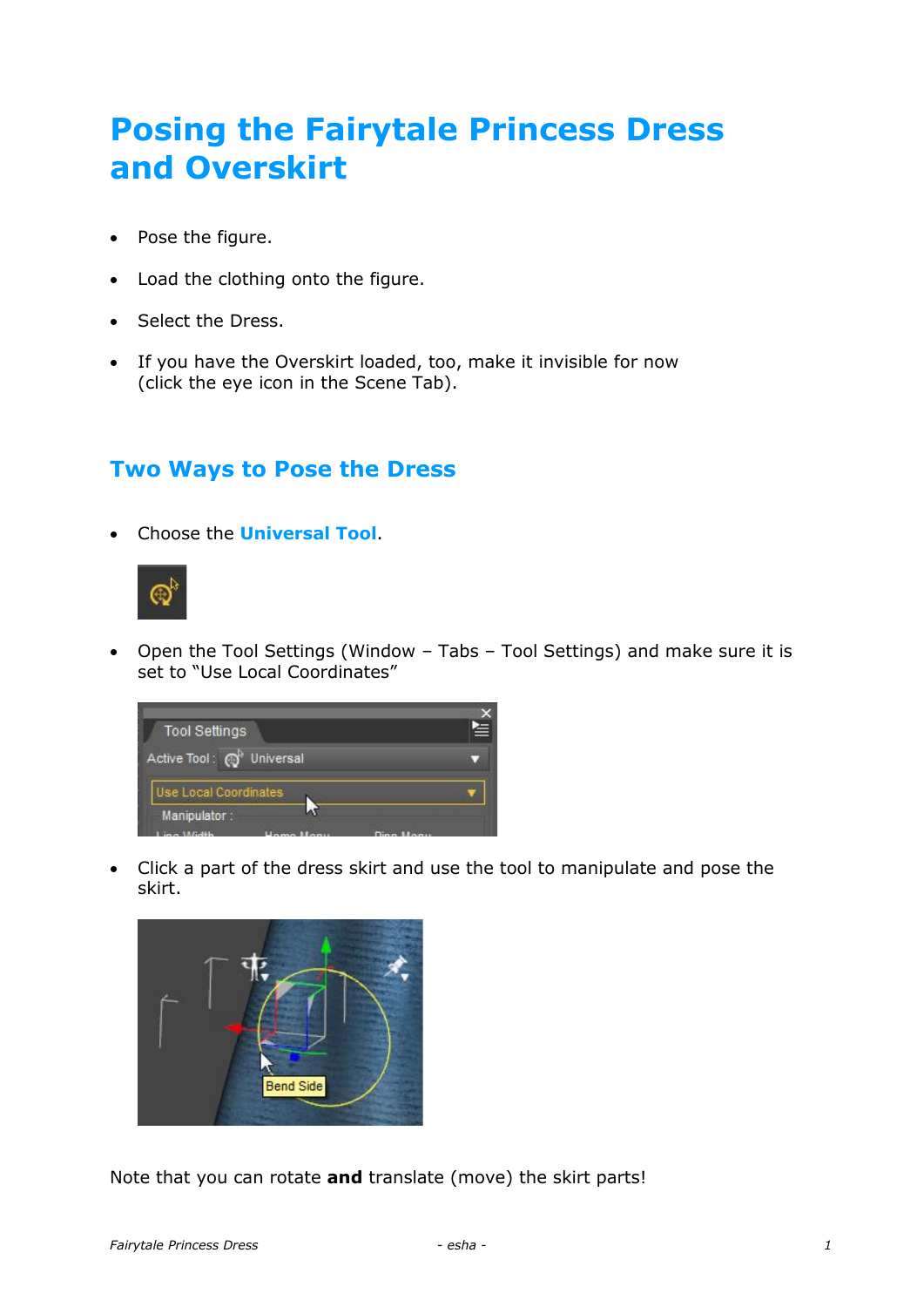If you don't like the Universal Tool, you can also use the **sliders in the Posing Tab or in the Parameters Tab**.

| $\equiv$   | cess Dress : Middle Back 2 ▼         | $\bullet$<br>Enter text to filter by |       |
|------------|--------------------------------------|--------------------------------------|-------|
| Cameras    | All                                  | Move Side                            |       |
|            | Favorites                            | Дú                                   | 0.00  |
|            | <b>Currently Used</b>                | Move Up-Down                         |       |
|            | $\sqrt{G}$ General                   | Æ                                    | 0.00  |
|            | Transforms<br>$\mathbf{v}$ [G]       | Move Front-Back                      |       |
|            | Translation<br>G                     |                                      | 0.00  |
| Parameters | Rotation<br> G                       | <b>Bend Back-Front</b>               |       |
|            | G Misc                               |                                      | 18.46 |
|            | $\triangleright$ $\boxed{G}$ Display | Twist                                |       |
| Burdeug    |                                      |                                      | 0.00  |
|            |                                      | <b>Bend Side</b>                     |       |
|            |                                      |                                      | 0.00  |

#### *Usage tip for both posing methods:*

*For the best results adjust not only one part of the skirt but also the neighbouring parts.*

### **Transferring the Dress Pose to the Overskirt**

- When you're happy with the pose of the dress, make sure the dress is selected and go to the Parameters Tab.
- Click the little arrow at the top of the menu, choose Copy Copy Figure



- Now make the Overskirt visible again or load it if you don't have it in your scene, make sure you fit it to the Figure.
- Select the Overskirt.